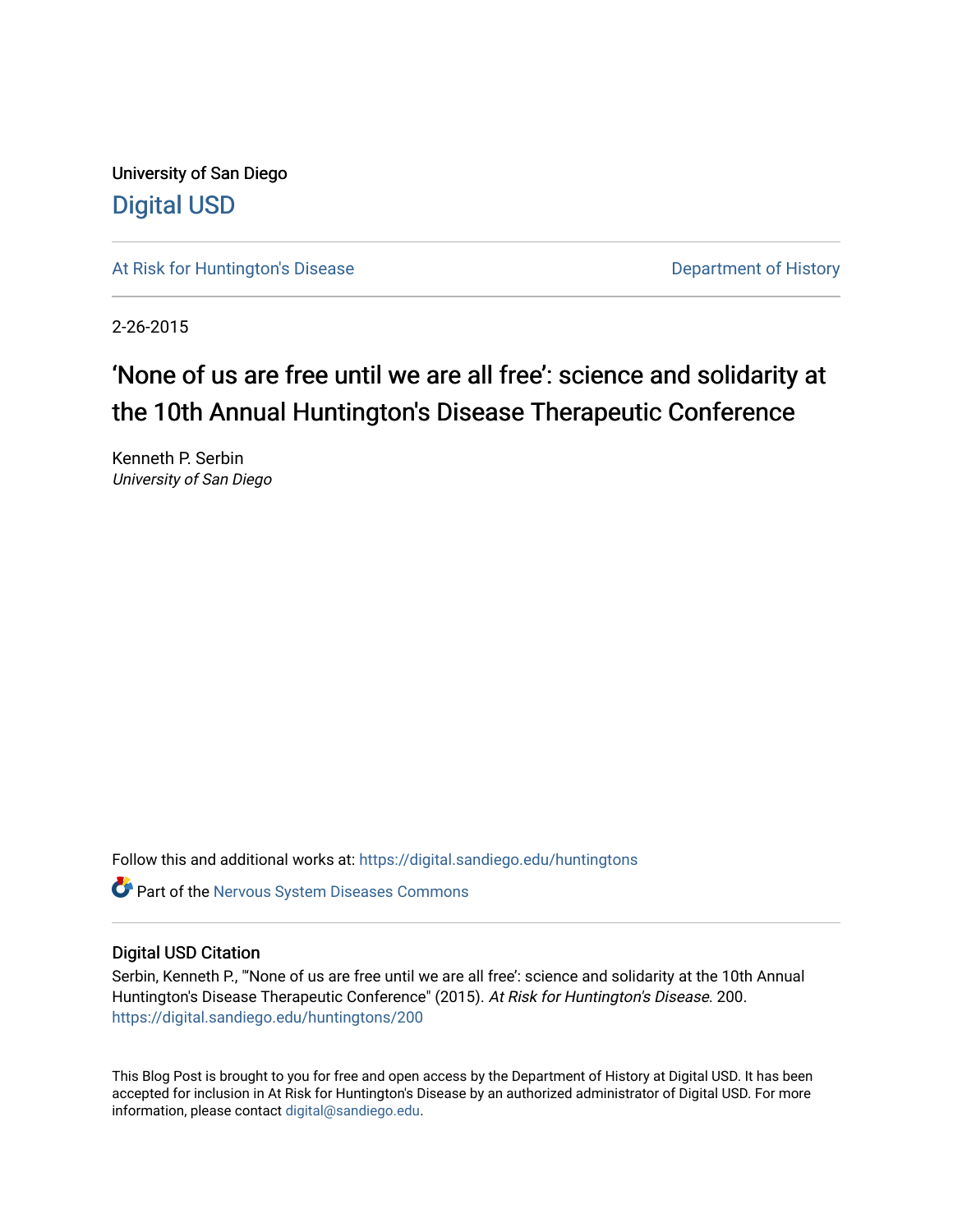### More **[Create Blog](https://www.blogger.com/home#create) [Sign In](https://www.blogger.com/)**

# [At Risk for Huntington's Disease](http://curehd.blogspot.com/)

*HD is a genetically caused brain disorder that causes uncontrollable bodily movements and robs people's ability to walk, talk, eat, and think. The final result is a slow, ugly death. Children of parents with HD have a 50-50 chance of inheriting the disease. There is no cure or treatment.*

### Blog Archive

- $\blacktriangleright$  [2021](http://curehd.blogspot.com/2021/)(12)
- $2020(16)$  $2020(16)$
- $2019(19)$  $2019(19)$
- $\blacktriangleright$  [2018](http://curehd.blogspot.com/2018/) (16)
- $2017(14)$  $2017(14)$
- $2016(13)$  $2016(13)$
- $\sqrt{2015(24)}$  $\sqrt{2015(24)}$  $\sqrt{2015(24)}$
- [►](javascript:void(0)) [December](http://curehd.blogspot.com/2015/12/) (3)
- [►](javascript:void(0)) [November](http://curehd.blogspot.com/2015/11/) (2)
- [►](javascript:void(0)) [October](http://curehd.blogspot.com/2015/10/) (2)
- $\blacktriangleright$  [September](http://curehd.blogspot.com/2015/09/) (3)
- $\blacktriangleright$  [August](http://curehd.blogspot.com/2015/08/) (1)
- $\blacktriangleright$  [July](http://curehd.blogspot.com/2015/07/) (1)
- $\blacktriangleright$  [June](http://curehd.blogspot.com/2015/06/) (1)
- $\blacktriangleright$  [May](http://curehd.blogspot.com/2015/05/) (3)
- $\blacktriangleright$  [April](http://curehd.blogspot.com/2015/04/) (2)
- $\blacktriangleright$  [March](http://curehd.blogspot.com/2015/03/) (1)
- $\blacktriangledown$  [February](http://curehd.blogspot.com/2015/02/) (3)
- 'None of us are free until we are all free': [scien...](http://curehd.blogspot.com/2015/02/none-of-us-are-free-until-we-are-all.html)
- ['Darkness](http://curehd.blogspot.com/2015/02/darkness-replaced-by-hope-and-light.html) replaced by hope and light':
- taking stoc... [Huntington's](http://curehd.blogspot.com/2015/02/huntingtons-disease-patients-feel.html) disease patients 'feel better' after ...
- $\blacktriangleright$  [January](http://curehd.blogspot.com/2015/01/) (2)
- $2014(24)$  $2014(24)$
- [►](javascript:void(0)) [2013](http://curehd.blogspot.com/2013/) (30)
- $\blacktriangleright$  [2012](http://curehd.blogspot.com/2012/) (26)
- $\blacktriangleright$  [2011](http://curehd.blogspot.com/2011/) (33)
- $2010(26)$  $2010(26)$
- $\blacktriangleright$  [2009](http://curehd.blogspot.com/2009/) (21)
- $-2008(7)$  $-2008(7)$  $-2008(7)$
- $\blacktriangleright$  [2007](http://curehd.blogspot.com/2007/) $(7)$
- $\blacktriangleright$  [2006](http://curehd.blogspot.com/2006/) (4)
- $\blacktriangleright$  [2005](http://curehd.blogspot.com/2005/) (17)

### About Me **GENE [VERITAS](https://www.blogger.com/profile/10911736205741688185)**

View my [complete](https://www.blogger.com/profile/10911736205741688185) profile

### THURSDAY, FEBRUARY 26, 2015

# 'None of us are free until we are all free': science and solidarity at the 10th Annual Huntington's Disease Therapeutics Conference

Riding the emotion of a keynote speech by a young scientist at risk for Huntington's disease, and seeking treatments with the immense help of a non-profit foundation, the participants at a historic research conference this week witnessed the fusion of science and human solidarity ultimately necessary for defeating HD.

On the evening of February 23, I and the approximately 300 attendees at the 10th Annual HD [Therapeutics Conference, sponsored by the CHDI](http://chdifoundation.org/) Foundation, Inc., listened as Jeff Carroll, Ph.D., recounted his mother's demise from HD, his positive test for the HD genetic mutation, and his decision to pursue a career in science to save himself and others from HD.

"He's an interesting combination of things in terms of being an advocate in the community, in terms of being someone from an HD family, in terms of being a top-flight researcher in the HD community, in terms of being a great communicator – he and his partner Ed Wild – in establishing [HDBuzz,](http://en.hdbuzz.net/) which is just a tremendously useful model of how to communicate results out to the rest of the community," Robert Pacifici, Ph.D., CHDI's chief scientific officer, said in introducing Dr. Carroll at the conference in Palm Springs, CA.

As an HD researcher-advocate who has attended all ten therapeutics conferences since 2006, Dr. Carroll offered a uniquely qualified, candid assessment of the progress towards treatments and CHDI's role in the process.

"Every year, I come home revitalized and energized by the site of so many smart people working so hard on this problem," Dr. Carroll, 37, told the audience in the main ballroom at the **[Parker Palm Springs](http://www.theparkerpalmsprings.com/index.php)** hotel. He expressed his profound gratitude to CHDI, which has funded his and numerous other scientists' research.

### **Painful progress toward success**

However, success depends on the "efficient and timely completion of welldesigned Phase III trials with HD drugs," Dr. Carroll continued.

"A few weeks ago I attended a meeting at the Princeton CHDI office that included attendees from major pharmaceutical companies currently running HD clinical trials," he said. "They are deeply concerned about something that would never have occurred to me to worry about, which is poor recruitment for trials of Huntington's disease drugs.

"On reflection, it makes sense that the HD community may be wary of the way we have been speaking to them. Participating in the first clinical trial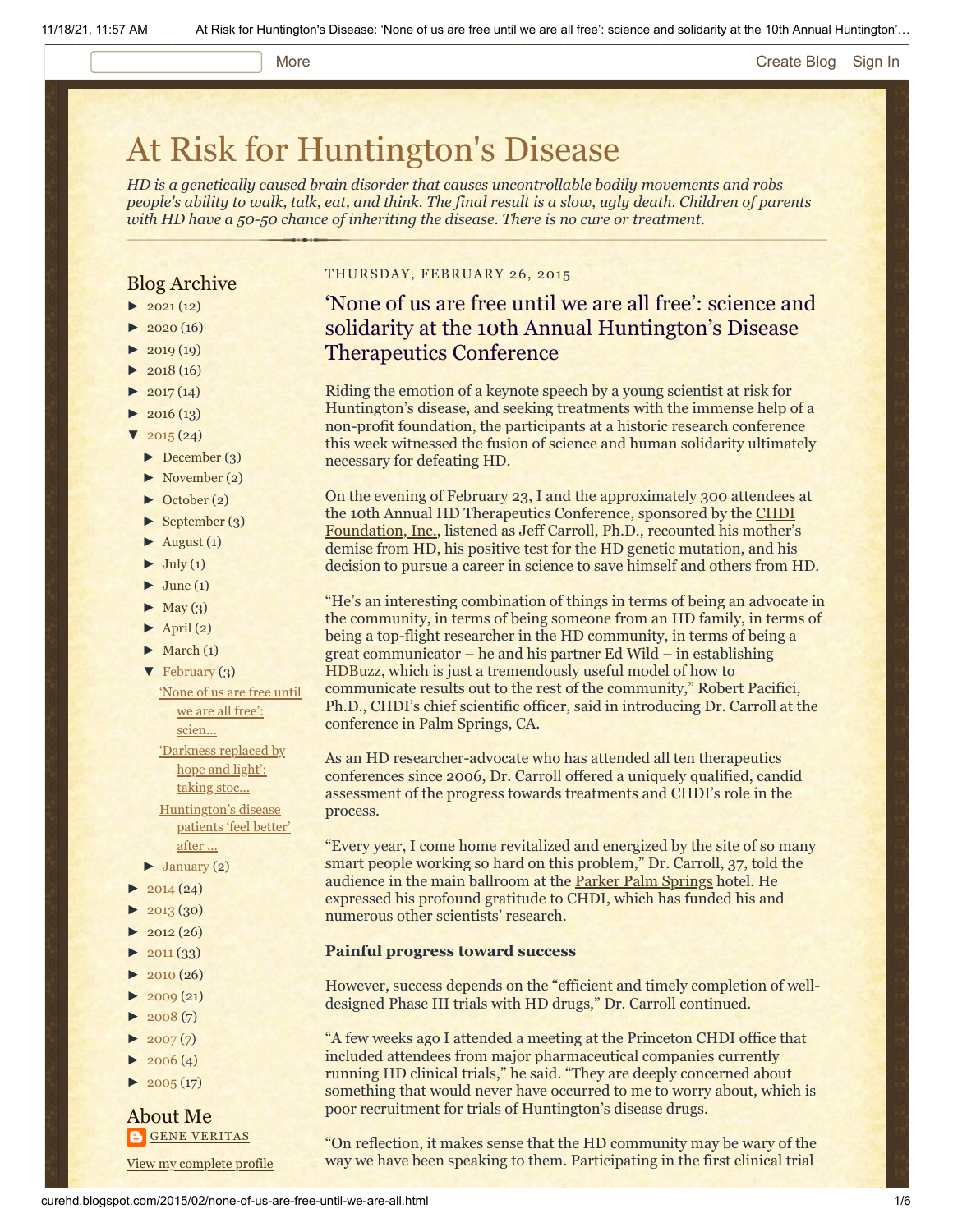#### 11/18/21, 11:57 AM At Risk for Huntington's Disease: 'None of us are free until we are all free': science and solidarity at the 10th Annual Huntington'…

## HD Links

### [Huntington's](http://www.hdsa.org/) Disease Society

of America [International](http://www.huntington-assoc.com/) Huntington **Association** [Huntington's](http://hddrugworks.org/) Disease Drug **Works** [Huntington's](http://www.hdlighthouse.org/) Disease **Lighthouse Hereditary Disease [Foundation](http://www.hdfoundation.org/)** [Huntington's](http://www.hdac.org/) Disease Advocacy Center Thomas [Cellini Huntington's](http://www.ourtchfoundation.org/) **Foundation** HDSA Orange County (CA) **[Affiliate](http://www.hdsaoc.org/)** HD Free with [PGD!](http://www.hdfreewithpgd.com/) [Stanford](http://www.stanford.edu/group/hopes/) HOPES Earth Source [CoQ10,](http://www.escoq10.com/) Inc.

## HD Blogs and Individuals

Chris Furbee: [Huntingtons](http://www.huntingtonsdance.org/) Dance Angela F.: Surviving [Huntington's?](http://survivinghuntingtons.blogspot.com/) Heather's [Huntington's](http://heatherdugdale.angelfire.com/) Disease Page

of a new molecule might be exciting, but participants of the third could be excused for having some questions."

Trial administrators put participants through a daunting number of tests, he observed, which may discourage people from participating in more than one trial. Because trials are extremely expensive, sponsors often try to maximize the findings in Phase II, but not enough trials are reaching Phase III, he added.

"It must be said the scale of what is possible here must be unique in human history," Dr. Carroll said of the efforts by CHDI, which has put more than \$700 million towards treatments. "Resources on the scale being deployed by CHDI have been spent on common diseases, but never before have they been spent on such a focused attempt to ameliorate a rare disease."

The HD community will achieve "something never done before" or "fail majestically," he quipped with irony.

He added: "We might actually be watching the painful progress toward success."

You can watch Dr. Carroll's speech in the video below.

# **[None of Us Are Free Until We Are All](https://vimeo.com/120604026?embedded=true&source=video_title&owner=6019843) Free: A Keynote Speech on**

**Huntington's Disease by Dr. Jeff Carroll**

from **[Gene Veritas](https://vimeo.com/user6019843?embedded=true&source=owner_name&owner=6019843)**

1:02:28

[None of Us Are Free Until We Are All Free: A Keynote Speech on](https://vimeo.com/120604026) Huntington's Disease by Dr. Jeff Carroll from [Gene Veritas](https://vimeo.com/user6019843) on [Vimeo](https://vimeo.com/).

### **Our brothers and sisters**

After Dr. Carroll and his wife Meghan had HD-free twins, thanks to [preimplantation genetic diagnosis](http://www.hdfreewithpgd.com/Home_Page.html) (PGD), he believed that "HD is done killing people in my family until I am gone," he recalled.

However, recently two at-risk babies were born in his extended family.

"For a brief window, my family was the last that had to face this awful threat," Dr. Carroll said. "But the arrival of these children has reminded me that none of us are free until we are all free."

We must "raise up those of our brothers and sisters still suffering," he concluded.

Like me, Dr. Carroll is racing against the genetic clock.

### **Crying for our community**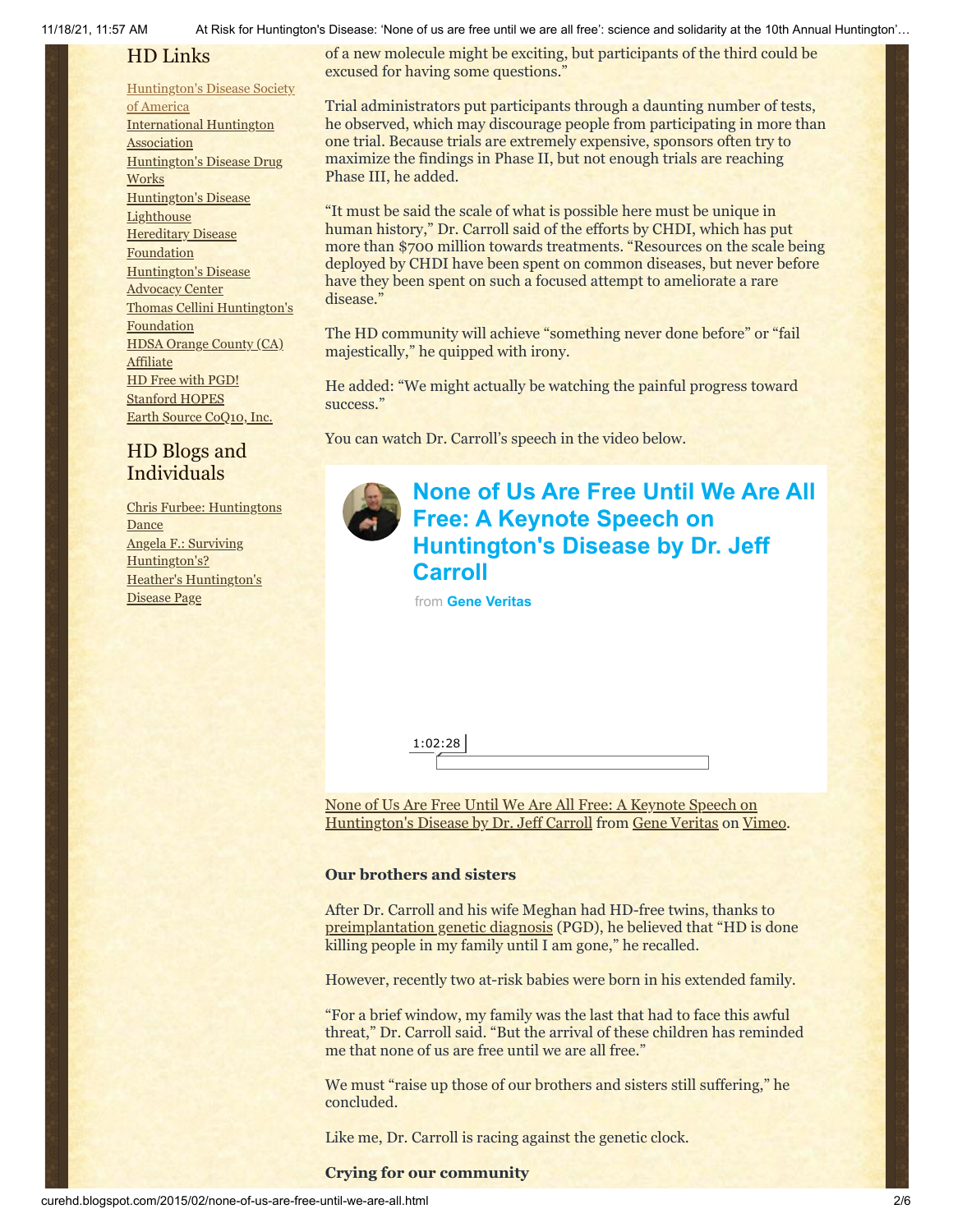This conference, my fifth, has proved especially poignant for me personally – even more so than the 2011 meeting, which [I keynoted](http://curehd.blogspot.com/2011/02/unmasking-gene-veritas-huntingtons.html). In terms of the quest for HD treatments, it has been a landmark event. (My next article will provide an overview of the conference's scientific aspects.)

I was both deeply saddened and heartened by Dr. Carroll's story. I relived my own mother's death from HD in 2006, [my positive test](http://chronicle.com/article/Racing-Against-the-Genetic/135542/) for the gene in 1999, and my daughter's negative test for HD in the womb (PGD was unavailable) in 2000.

It was one of the best speeches I have heard in two decades of observing the HD movement. Dr. Carroll tempered his enthusiasm and compassion for the HD community with hard-nosed, no-nonsense scientific analysis.

For the evening of February 25, the conference organizers arranged for a surprise outdoor screening of the 28-minute documentary *The Lion's Mouth Opens*, about actress, director, and producer Marianna Palka's positive test for HD. The film made the 2015 Academy Awards shortlist for Best Documentary Short.

As part of the surprise, Marianna, whom I had met earlier in the day, took questions from the audience. She appeared at the edge of the crowd, next to me, just as the film was ending.



*Gene Veritas (left, aka Kenneth P. Serbin), Marianna Palka, and Louise Vetter, CEO of the [Huntington's Disease Society of America](http://www.hdsa.org/) (photo by Jerry Turner, CHDI)*

It was a highly emotional experience for me. Filled with anger, frustration, and overwhelming sadness that a young person like Marianna should have to face HD, and once again reliving the trauma of my own HD test and the excruciating experience of testing our daughter, I hugged Marianna and cried uncontrollably for several minutes as she held and consoled me.

*It's so unjust that people have to face HD*, I thought to myself.

I hardly ever let myself think that, trying to be strong, but at that moment I allowed myself to do so, and also to let loose all of the powerful emotions of the conference.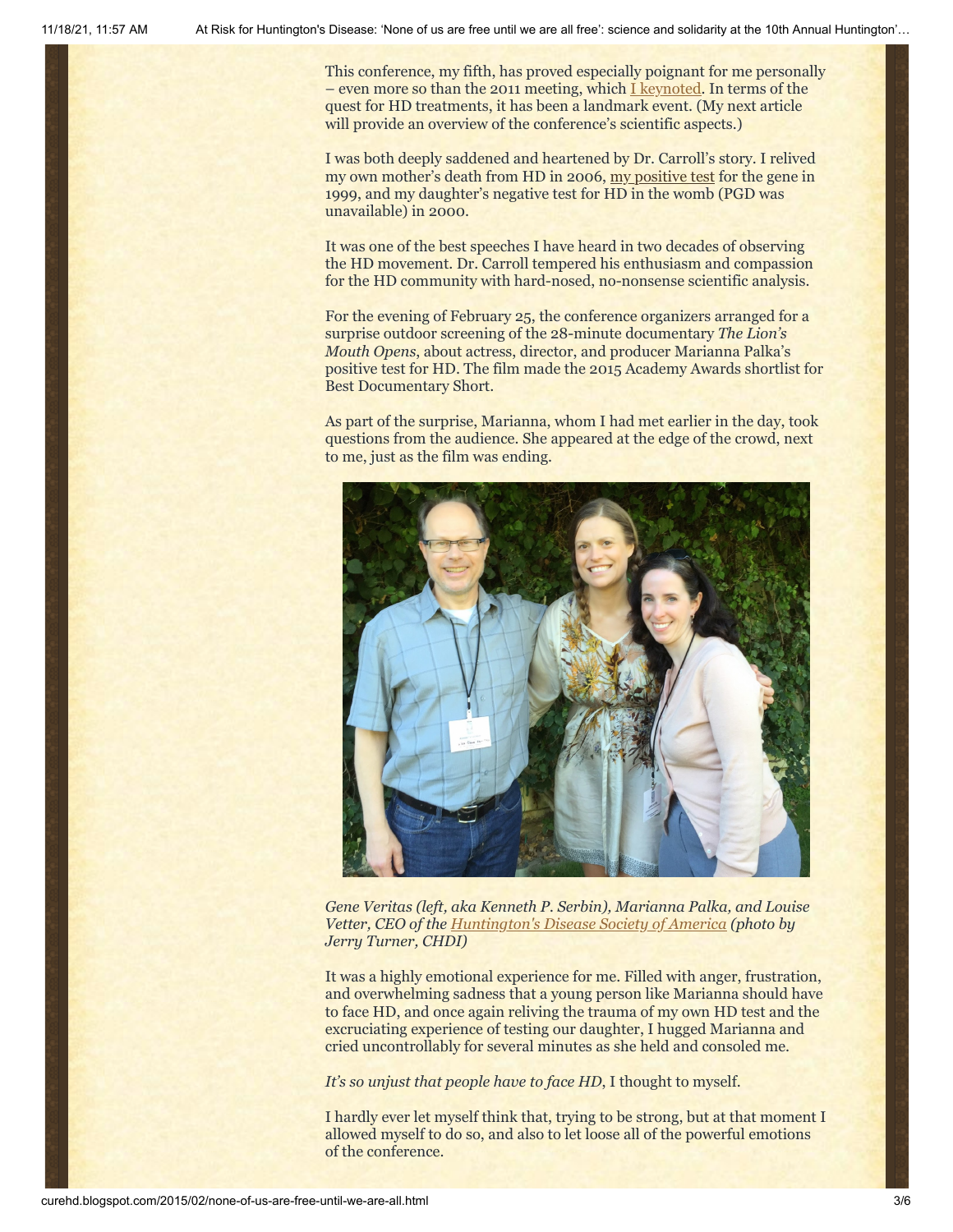I told Marianna I was so sorry for her.

[Marianna](http://www.imdb.com/name/nm0657734/), who is just 33, was strong, telling me that we would all work together against HD.

After the film finished, Marianna talked with the audience about her experience of genetic testing, her strategies for staying healthy, and her work in film. She observed that *The Lion's Mouth Opens* makes men cry.

You can watch Marianna's exchange with the audience in the video below.



# **'The Lion's Mouth Opens' and [Marianna Palka on Huntington's dis](https://vimeo.com/120711730?embedded=true&source=video_title&owner=6019843)ease**

from **[Gene Veritas](https://vimeo.com/user6019843?embedded=true&source=owner_name&owner=6019843)**

['The Lion's Mouth Opens' and Marianna Palka on Huntington's disease](https://vimeo.com/120711730) from [Gene Veritas](https://vimeo.com/user6019843) on [Vimeo](https://vimeo.com/).

### **Enrolling families in the fight**

22:46

At the start of the conference, I had lunched with Joe Giuliano, the CHDI director of clinical operations in Princeton, N.J., HD advocate Jimmy Pollard, [and Chris Brown, a scientist from Evotec, a drug discovery](http://www.hdreach.org/HDReachblog/cognitive-delays-in-hd-and-how-to-listen-tommys-story-by-jimmy-pollard/) company headquartered in Germany.

We pondered the same critical issue raised by Dr. Carroll, and that brave advocates like Marianna impel us to consider: how to inspire more families in the HD community to become involved in research studies and clinical trials.

I recalled my own speeches and blog articles about the terrible barriers to greater involvement: ignorance, fear, denial, stigma, and family tensions.

Giuliano is also the chief CHDI administrator for the [Enroll-HD](http://www.enroll-hd.org/html/about?enrollsid=9d8f89bd260cf55b0627c508f3a03a21) program, a global platform, research project, and HD patient and family registry aimed at facilitating clinical trials and the discovery of treatments. As Giulano and others have noted, it is not scientists who cure diseases, but the patients who participate in clinical trials.

That observation provides a fitting coda to Dr. Carroll's speech.

And it underscores the absolute necessity to fuse science and solidarity in the fight against not just HD, but all diseases.

For an update on Enroll-HD, watch my interview with Giuliano below.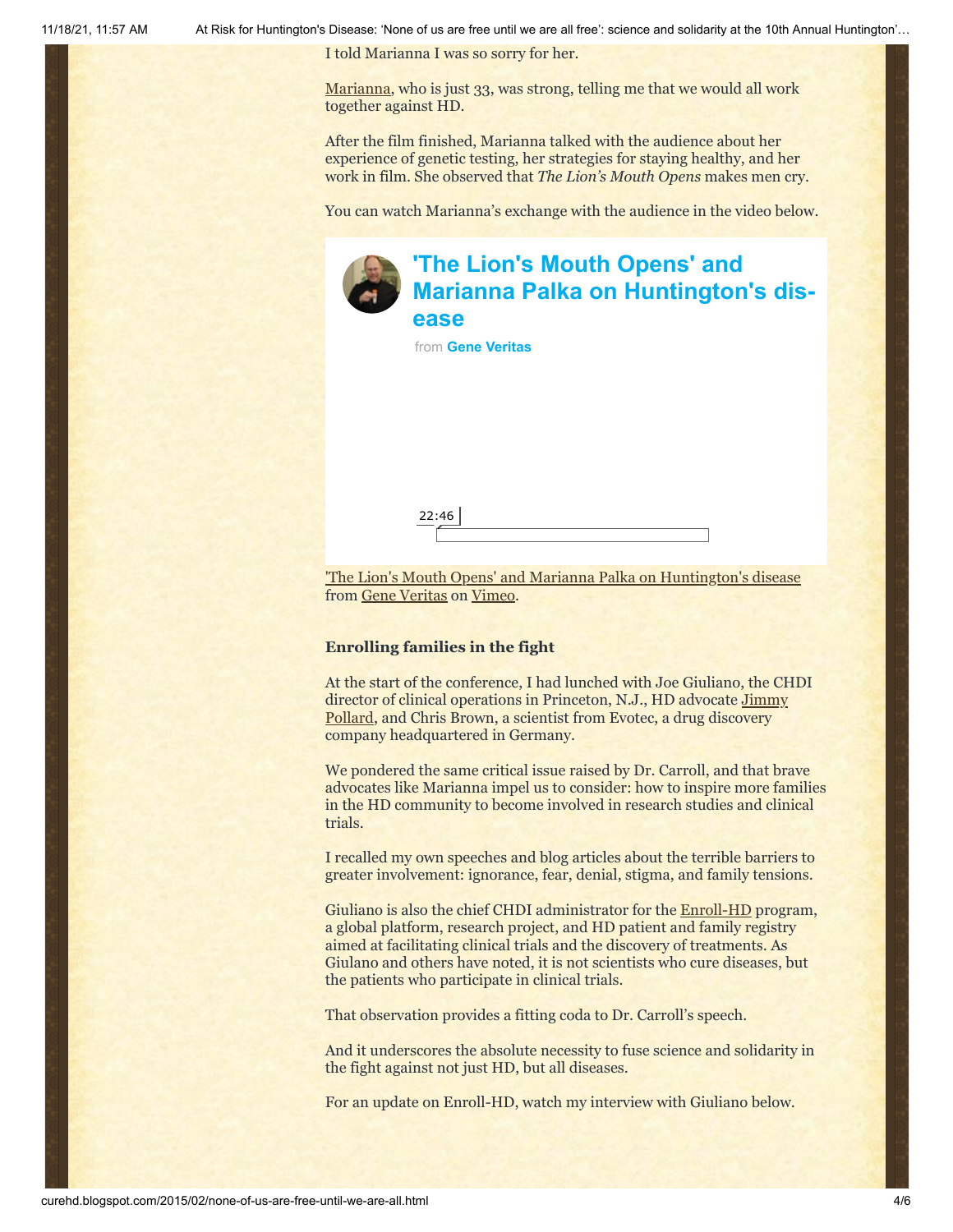

# **[An Update on Enroll-HD](https://vimeo.com/120711979?embedded=true&source=video_title&owner=6019843)** from **[Gene Veritas](https://vimeo.com/user6019843?embedded=true&source=owner_name&owner=6019843)**

[An Update on Enroll-HD](https://vimeo.com/120711979) from [Gene Veritas](https://vimeo.com/user6019843) on [Vimeo.](https://vimeo.com/)

### **A personal landmark, and gratitude**

09:57

With this article I have completed my own HD milestone: it is the 200th post in this blog.

I am grateful to so many: God, my wife and daughter, my HD-victimized mother Carol Serbin, my HD-warrior father Paul Serbin, who died with a broken heart in 2009, CHDI, and the entire HD community.

Although I worry that my overly emotional response to the conference could signal the mood swings characteristic of early HD onset, I am also grateful that I remain, according to my last neurological checkup, asymptomatic.

As I prepared to depart the conference, I pondered how the HD movement can reinforce human solidarity and our bond with the researchers.

Posted by Gene [Veritas](https://www.blogger.com/profile/03599828959793084715) at [11:24](http://curehd.blogspot.com/2015/02/none-of-us-are-free-until-we-are-all.html) AM ≻€

Labels: CHDI [Foundation](http://curehd.blogspot.com/search/label/CHDI%20Foundation) , [clinical](http://curehd.blogspot.com/search/label/clinical%20trials) trials , [Enroll-HD](http://curehd.blogspot.com/search/label/Enroll-HD) , HD genetic [mutation](http://curehd.blogspot.com/search/label/HD%20genetic%20mutation) , HD [Therapeutics](http://curehd.blogspot.com/search/label/HD%20Therapeutics%20Conference) Conference, [Huntington's](http://curehd.blogspot.com/search/label/Huntington%27s%20disease) disease, Into the Lion's [Mouth](http://curehd.blogspot.com/search/label/Into%20the%20Lion%27s%20Mouth), Jeff [Carroll](http://curehd.blogspot.com/search/label/Jeff%20Carroll), [Marianna](http://curehd.blogspot.com/search/label/Marianna%20Palka) Palka , [research](http://curehd.blogspot.com/search/label/research) , [science](http://curehd.blogspot.com/search/label/science) , [solidarity](http://curehd.blogspot.com/search/label/solidarity) , [treatments](http://curehd.blogspot.com/search/label/treatments)

### 3 comments:

### **Alice said...**

There is a clinical trial in Massachusetts General Hospital that can help those has the mutated gene. They have a a high dose treatment with nutritional supplement creatine. I am not eligible for the study last year.

http://www.massgeneral.org/about/pressrelease.aspx?id=1674 8:18 AM, [February](http://curehd.blogspot.com/2015/02/none-of-us-are-free-until-we-are-all.html?showComment=1425053914148#c5060278250515977083) 27, 2015

### **Jimmy Pollard said...** Ken!!!

I finally got to meet you in person!!!